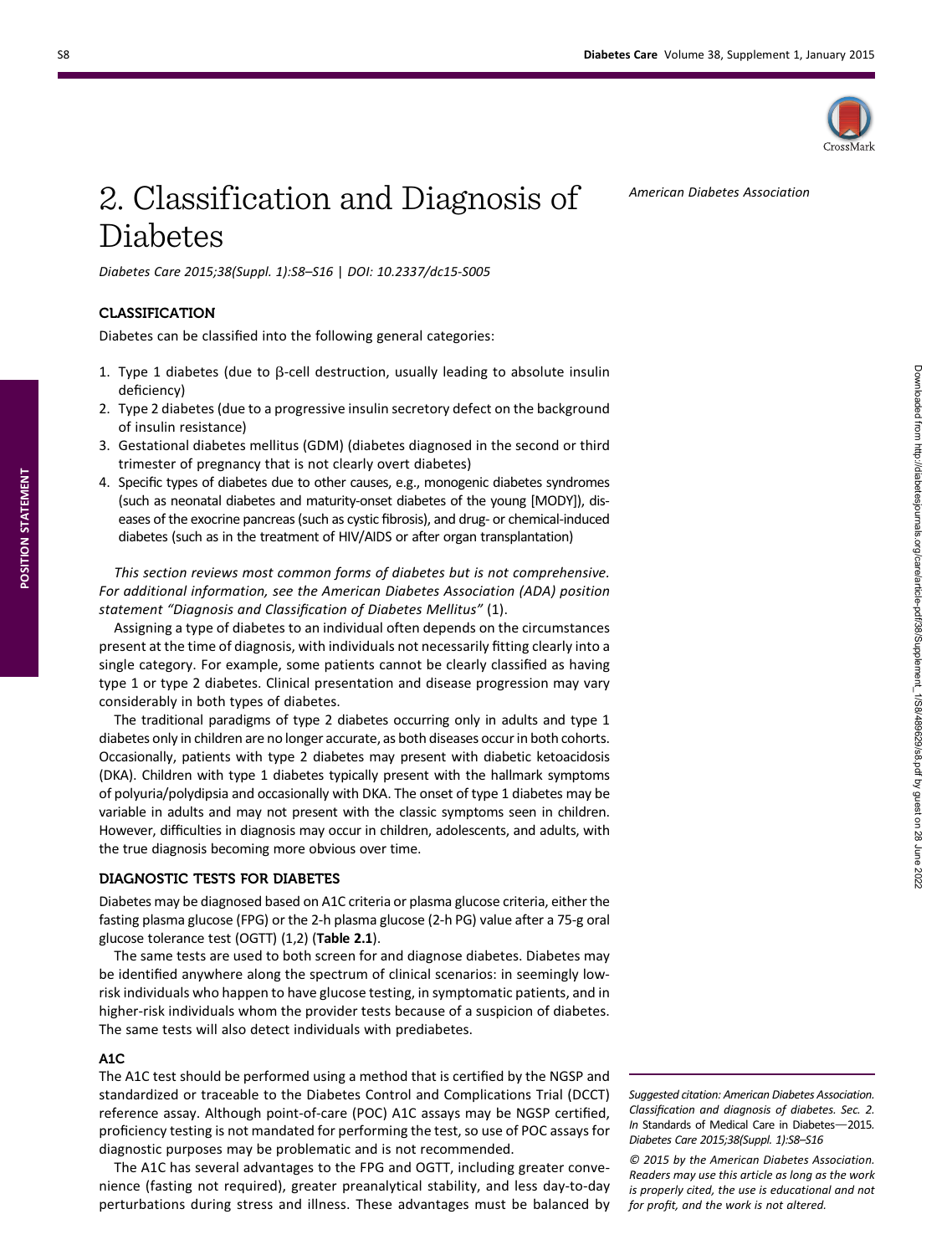#### Table 2.1—Criteria for the diagnosis of diabetes

A1C  $\geq$  6.5%. The test should be performed in a laboratory using a method that is NGSP certified and standardized to the DCCT assay.\*

#### OR

FPG  $\geq$ 126 mg/dL (7.0 mmol/L). Fasting is defined as no caloric intake for at least 8 h.\*

OR

2-h PG  $\geq$ 200 mg/dL (11.1 mmol/L) during an OGTT. The test should be performed as described by the WHO, using a glucose load containing the equivalent of 75 g anhydrous glucose dissolved in water.\* OR

In a patient with classic symptoms of hyperglycemia or hyperglycemic crisis, a random plasma glucose  $\geq$ 200 mg/dL (11.1 mmol/L).

\*In the absence of unequivocal hyperglycemia, results should be confirmed by repeat testing.

greater cost, the limited availability of A1C testing in certain regions of the developing world, and the incomplete correlation between A1C and average glucose in certain individuals.

It is important to take age, race/ ethnicity, and anemia/hemoglobinopathies into consideration when using the A1C to diagnose diabetes.

#### Age

The epidemiological studies that formed the framework for recommending A1C to diagnose diabetes only included adult populations. Therefore, it remains unclear if A1C and the same A1C cut point should be used to diagnose diabetes in children and adolescents (3–5).

#### Race/Ethnicity

A1C levels may vary with patients' race/ ethnicity (6,7). For example, African Americans may have higher A1C levels than non-Hispanic whites despite similar fasting and postglucose load glucose levels. A recent epidemiological study found that, when matched for FPG, African Americans (with and without diabetes) had higher A1C levels than non-Hispanic whites, but also had higher levels of fructosamine and glycated albumin and lower levels of 1,5-anhydroglucitol, suggesting that their glycemic burden (particularly postprandially) may be higher (8).

#### Hemoglobinopathies/Anemias

Interpreting A1C levels in the presence of certain hemoglobinopathies and anemia may be problematic. For patients with an abnormal hemoglobin but normal red cell turnover, such as those with the sickle cell trait, an A1C assay without interference from abnormal hemoglobins should be used. An updated list of interferences is available at [www.ngsp.org/interf.asp.](http://www.ngsp.org/interf.asp) In conditions associated with increased red cell turnover, such as pregnancy (second and third trimesters), recent blood loss or transfusion, erythropoietin therapy, or hemolysis, only blood glucose criteria should be used to diagnose diabetes.

#### Fasting and 2-Hour Plasma Glucose

In addition to the A1C test, the FPG and 2-h PG may also be used to diagnose diabetes (Table 2.1). The concordance between the FPG and 2-h PG tests is imperfect, as is the concordance between A1C and either glucose-based test. National Health and Nutrition Examination Survey (NHANES) data indicate that an A1C cut point of  $\geq$ 6.5% identifies one-third fewer cases of undiagnosed diabetes than a fasting glucose cut point of  $\geq$ 126 mg/dL (7.0 mmol/L) (9). Numerous studies have confirmed that, compared with these A1C and FPG cut points, the 2-h PG value diagnoses more people with diabetes. Of note, the lower sensitivity of A1C at the designated cut point may be offset by the test's ease of use and facilitation of more widespread testing.

Unless there is a clear clinical diagnosis (e.g., a patient in a hyperglycemic crisis or with classic symptoms of hyperglycemia and a random plasma glucose  $\geq$ 200 mg/dL), it is recommended that the same test be repeated immediately using a new blood sample for confirmation because there will be a greater likelihood of concurrence. For example, if the A1C is 7.0% and a repeat result is 6.8%, the diagnosis of diabetes is confirmed. If two different tests (such as A1C and FPG) are both above the diagnostic threshold, this also confirms the diagnosis. On the other hand, if a patient has discordant results from two different tests, then the test result that is above the diagnostic cut point should be repeated. The diagnosis is made on the basis of the confirmed test. For example, if a patient meets the diabetes criterion of the A1C (two results  $\geq$ 6.5%), but not

FPG  $(<$ 126 mg/dL  $[7.0 \text{ mmol/L}]$ ), that person should nevertheless be considered to have diabetes.

Since all the tests have preanalytic and analytic variability, it is possible that an abnormal result (i.e., above the diagnostic threshold), when repeated, will produce a value below the diagnostic cut point. This scenario is least likely for A1C, more likely for FPG, and most likely for the 2-h PG, especially if the glucose samples are collected at room temperature and not centrifuged promptly. Barring laboratory error, such patients will likely have test results near the margins of the diagnostic threshold. The health care professional should follow the patient closely and repeat the test in 3–6 months.

#### CATEGORIES OF INCREASED RISK FOR DIABETES (PREDIABETES)

#### Recommendations

- Testing to assess risk for future diabetes in asymptomatic people should be considered in adults of any age who are overweight or obese (BMI  $\geq$ 25 kg/m<sup>2</sup> or  $\geq$ 23  $kg/m<sup>2</sup>$  in Asian Americans) and who have one or more additional risk factors for diabetes. For all patients, particularly those who are overweight or obese, testing should begin at age 45 years. B
- If tests are normal, repeat testing carried out at a minimum of 3 year intervals is reasonable. C
- To test for prediabetes, the A1C, FPG, and 2-h PG after 75-g OGTT are appropriate. B
- In patients with prediabetes, identify and, if appropriate, treat other cardiovascular disease (CVD) risk factors. B
- Testing to detect prediabetes should be considered in children and adolescents who are overweight or obese and who have two or more additional risk factors for diabetes. E

#### **Description**

In 1997 and 2003, the Expert Committee on Diagnosis and Classification of Diabetes Mellitus (10,11) recognized a group of individuals whose glucose levels did not meet the criteria for diabetes but were too high to be considered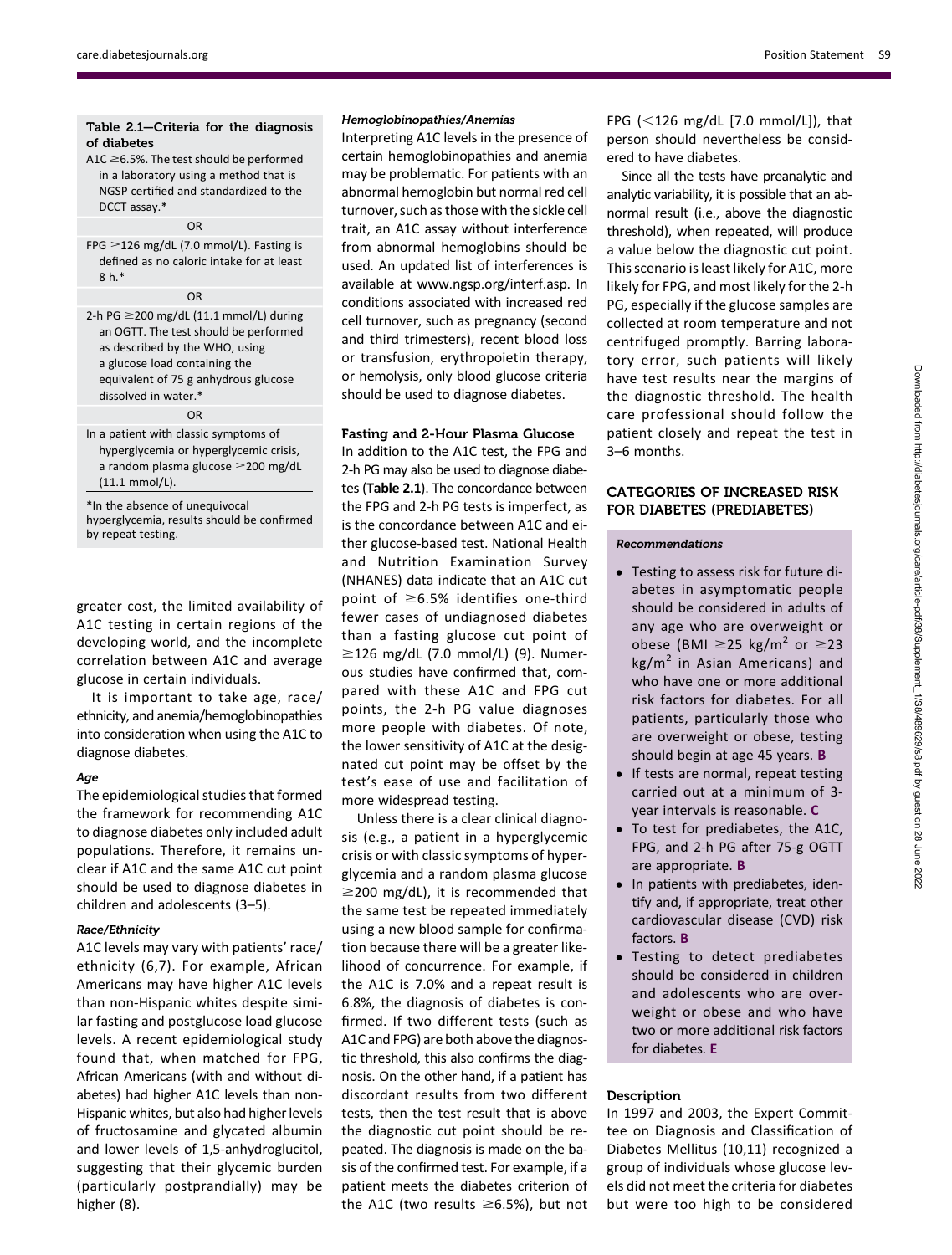| Table 2.2—Criteria for testing for diabetes or prediabetes in asymptomatic adults<br>1. Testing should be considered in all adults who are overweight (BMI $\geq$ 25 kg/m <sup>2</sup> or $\geq$ 23 kg/m <sup>2</sup> in<br>Asian Americans) and have additional risk factors:<br>• physical inactivity<br>• first-degree relative with diabetes<br>• high-risk race/ethnicity (e.g., African American, Latino, Native American, Asian<br>American, Pacific Islander)<br>• women who delivered a baby weighing $>9$ lb or were diagnosed with GDM<br>$\bullet$ hypertension ( $\geq$ 140/90 mmHg or on therapy for hypertension)<br>$\bullet$ HDL cholesterol level $\leq$ 35 mg/dL (0.90 mmol/L) and/or a triglyceride level $\geq$ 250 mg/dL<br>$(2.82$ mmol/L)<br>• women with polycystic ovary syndrome<br>$\bullet$ A1C $\geq$ 5.7%, IGT, or IFG on previous testing<br>• other clinical conditions associated with insulin resistance (e.g., severe obesity,<br>acanthosis nigricans)<br>• history of CVD |  |
|-----------------------------------------------------------------------------------------------------------------------------------------------------------------------------------------------------------------------------------------------------------------------------------------------------------------------------------------------------------------------------------------------------------------------------------------------------------------------------------------------------------------------------------------------------------------------------------------------------------------------------------------------------------------------------------------------------------------------------------------------------------------------------------------------------------------------------------------------------------------------------------------------------------------------------------------------------------------------------------------------------------------|--|
| 2. For all patients, particularly those who are overweight or obese, testing should<br>begin at age 45 years.                                                                                                                                                                                                                                                                                                                                                                                                                                                                                                                                                                                                                                                                                                                                                                                                                                                                                                   |  |
| 3. If results are normal, testing should be repeated at a minimum of 3-year intervals, with<br>consideration of more frequent testing depending on initial results (e.g., those with<br>prediabetes should be tested yearly) and risk status.                                                                                                                                                                                                                                                                                                                                                                                                                                                                                                                                                                                                                                                                                                                                                                   |  |

normal. "Prediabetes" is the term used for individuals with impaired fasting glucose (IFG) and/or impaired glucose tolerance (IGT) and indicates an increased risk for the future development of diabetes. IFG and IGT should not be viewed as clinical entities in their own right but rather risk factors for diabetes (Table 2.2) and CVD. IFG and IGT are associated with obesity (especially abdominal or visceral obesity), dyslipidemia with high triglycerides and/or low HDL cholesterol, and hypertension.

#### Diagnosis

In 1997 and 2003, the Expert Committee on Diagnosis and Classification of Diabetes Mellitus (10,11) defined IFG as FPG levels 100–125 mg/dL (5.6–6.9 mmol/L) and IGT as 2-h PG after 75-g OGTT levels 140–199 mg/dL (7.8–11.0 mmol/L). It should be noted that the World Health Organization (WHO) and numerous diabetes organizations define the IFG cutoff at 110 mg/dL (6.1 mmol/L).

As with the glucose measures, several prospective studies that used A1C to predict the progression to diabetes demonstrated a strong, continuous association between A1C and subsequent diabetes. In a systematic review of 44,203 individuals from 16 cohort studies with a follow-up interval averaging 5.6 years (range 2.8–12 years), those with an A1C between 5.5–6.0% had a substantially increased risk of diabetes (5-year incidence from 9 to 25%). An A1C range of 6.0–6.5% had a 5-year risk of developing diabetes between 25–50% and a relative risk 20 times higher compared with an A1C of 5.0% (12). In a community-based study of African American and non-Hispanic white adults without diabetes, baseline A1C was a stronger predictor of subsequent diabetes and cardiovascular events than fasting glucose (13). Other analyses suggest that an A1C of 5.7% is associated with a diabetes risk similar to that of the high-risk participants in the Diabetes Prevention Program (DPP) (14).

Hence, it is reasonable to consider an A1C range of 5.7–6.4% as identifying individuals with prediabetes. As with those with IFG and/or IGT, individuals with an A1C of 5.7–6.4% should be informed of their increased risk for diabetes and CVD and counseled about effective strategies to lower their risks (see Section 5. Prevention or Delay of Type 2 Diabetes). Similar to glucose measurements, the continuum of risk is curvilinear, so as A1C rises, the diabetes risk rises disproportionately (12). Aggressive interventions and vigilant follow-up should be pursued for those considered at very high risk (e.g., those with A1C  $>6.0%$ ).

Table 2.3 summarizes the categories of prediabetes. For recommendations regarding risk factors and screening for prediabetes, see p. S12 ("Testing for Type 2 Diabetes and Prediabetes in Asymptomatic Adults" and "Testing for Type 2 Diabetes and Prediabetes in Children and Adolescents").

#### TYPE 1 DIABETES

#### Recommendation

• Inform the relatives of patients with type 1 diabetes of the opportunity to be tested for type 1 diabetes risk, but only in the setting of a clinical research study. E

#### Immune-Mediated Diabetes

This form, previously called "insulindependent diabetes" or "juvenile-onset diabetes," accounts for 5–10% of diabetes and is due to cellular-mediated autoimmune destruction of the pancreatic  $\beta$ -cells. Autoimmune markers include islet cell autoantibodies, autoantibodies to insulin, autoantibodies to GAD (GAD65), autoantibodies to the tyrosine phosphatases IA-2 and IA-2 $\beta$ , and autoantibodies to zinc transporter 8 (ZnT8). Type 1 diabetes is defined by the presence of one or more of these autoimmune markers. The disease has strong HLA associations, with linkage to the DQA and DQB genes. These HLA-DR/DQ alleles can be either predisposing or protective.

The rate of  $\beta$ -cell destruction is quite variable, being rapid in some individuals (mainly infants and children) and slow in others (mainly adults). Children and adolescents may present with ketoacidosis as the first manifestation of the disease. Others have modest fasting hyperglycemia that can rapidly change to severe hyperglycemia and/or ketoacidosis with infection or other stress. Adults may retain sufficient  $\beta$ -cell function to prevent ketoacidosis for many years; such individuals eventually become dependent on insulin for survival and are at risk for ketoacidosis. At this latter stage of the disease, there is little or no insulin secretion, as manifested by low or undetectable levels of plasma C-peptide. Immune-mediated diabetes

#### Table 2.3—Categories of increased risk for diabetes (prediabetes)\* FPG 100 mg/dL (5.6 mmol/L) to 125 mg/dL (6.9 mmol/L) (IFG) OR

2-h PG in the 75-g OGTT 140 mg/dL (7.8 mmol/L) to 199 mg/dL (11.0 mmol/L) (IGT) OR

A1C 5.7–6.4%

\*For all three tests, risk is continuous, extending below the lower limit of the range and becoming disproportionately greater at higher ends of the range.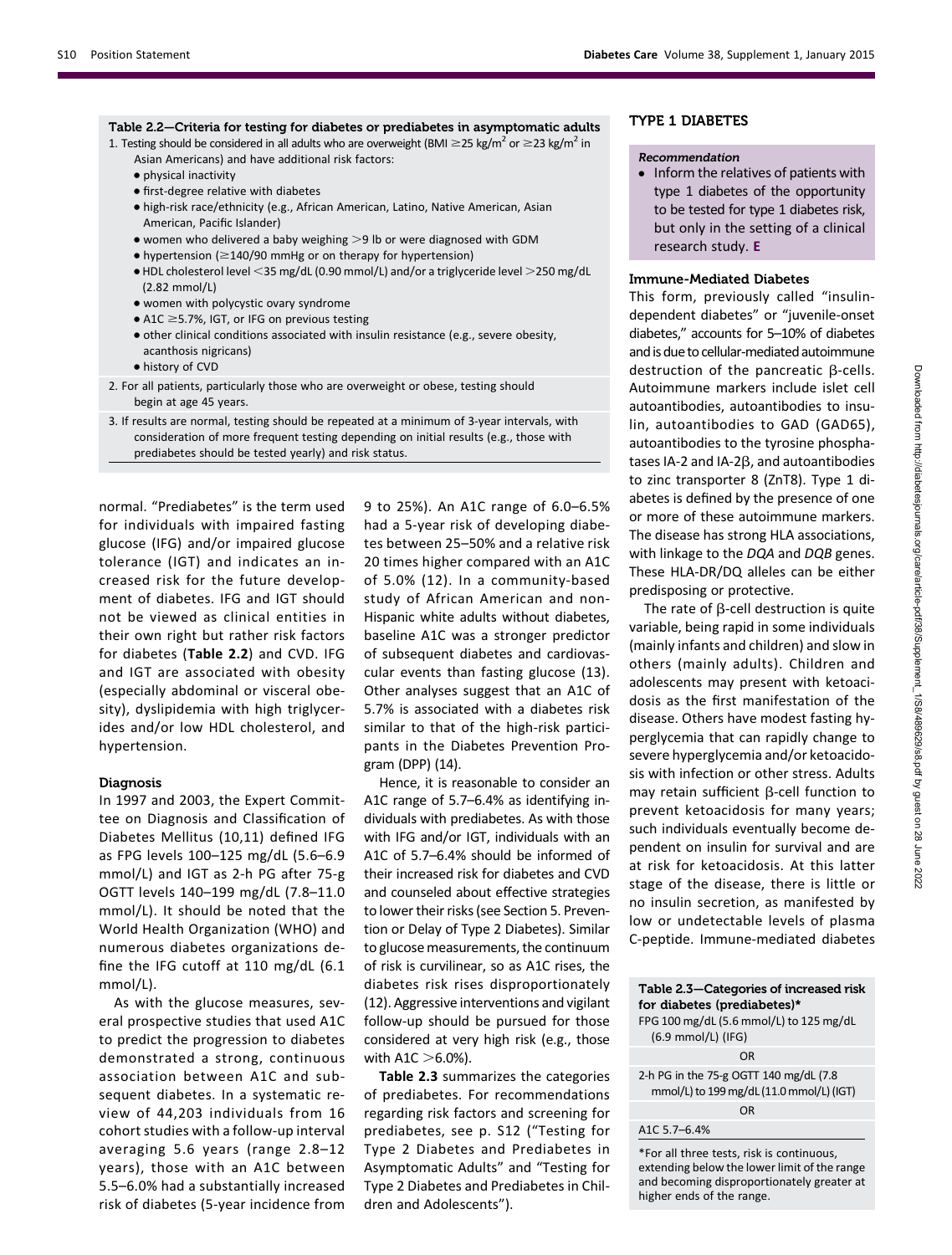commonly occurs in childhood and adolescence, but it can occur at any age, even in the 8th and 9th decades of life.

Autoimmune destruction of  $\beta$ -cells has multiple genetic predispositions and is also related to environmental factors that are still poorly defined. Although patients are not typically obese when they present with type 1 diabetes, obesity should not preclude the diagnosis. These patients are also prone to other autoimmune disorders such as Graves' disease, Hashimoto's thyroiditis, Addison's disease, vitiligo, celiac disease, autoimmune hepatitis, myasthenia gravis, and pernicious anemia.

#### Idiopathic Diabetes

Some forms of type 1 diabetes have no known etiologies. These patients have permanent insulinopenia and are prone to ketoacidosis, but have no evidence of autoimmunity. Although only a minority of patients with type 1 diabetes fall into this category, of those who do, most are of African or Asian ancestry. Individuals with this form of diabetes suffer from episodic ketoacidosis and exhibit varying degrees of insulin deficiency between episodes. This form of diabetes is strongly inherited, lacks immunological evidence for  $\beta$ -cell autoimmunity, and is not HLA associated. An absolute requirement for insulin replacement therapy in affected patients may come and go.

#### Testing for Type 1 Diabetes

The incidence and prevalence of type 1 diabetes is increasing (15). Type 1 diabetic patients often present with acute symptoms of diabetes and markedly elevated blood glucose levels, and some are diagnosed with life-threatening ketoacidosis. Several studies suggest that measuring islet autoantibodies in relatives of those with type 1 diabetes may identify individuals who are at risk for developing type 1 diabetes. Such testing, coupled with education about diabetes symptoms and close follow-up in an observational clinical study, may enable earlier identification of type 1 diabetes onset. There is evidence to suggest that early diagnosis may limit acute complications (16) and extend long-term endogenous insulin production (17).

A recent study reported the risk of progression to type 1 diabetes from the time of seroconversion to autoantibody positivity in three pediatric cohorts from Finland, Germany, and the U.S. Of the 585

children who developed more than two autoantibodies, nearly 70% developed type 1 diabetes within 10 years and 84% within 15 years (16,18). These findings are highly significant because, while the German group was recruited from offspring of parents with type 1 diabetes, the Finnish and American groups were recruited from the general population. Remarkably, the findings in all three groups were the same, suggesting that the same sequence of events led to clinical disease in both "sporadic" and genetic cases of type 1 diabetes.

While there is currently a lack of accepted screening programs, one should consider referring relatives of those with type 1 diabetes for antibody testing for risk assessment in the setting of a clinical research study [\(http://www2.diabetestrialnet.org](http://www2.diabetestrialnet.org)). Widespread clinical testing of asymptomatic low-risk individuals is not currently recommended due to lack of approved therapeutic interventions. Higher-risk individuals may be tested, but only in the context of a clinical research setting. Individuals who test positive will be counseled about the risk of developing diabetes, diabetes symptoms, and DKA prevention. Numerous clinical studies are being conducted to test various methods of preventing type 1 diabetes in those with evidence of autoimmunity [\(www.clinicaltrials.gov](http://www.clinicaltrials.gov)).

#### TYPE 2 DIABETES

#### Recommendations

- Testing to detect type 2 diabetes in asymptomatic people should be considered in adults of any age who are overweight or obese (BMI  $\geq$ 25 kg/m<sup>2</sup> or  $\geq$ 23  $kg/m<sup>2</sup>$  in Asian Americans) and who have one or more additional risk factors for diabetes. For all patients, particularly those who are overweight or obese, testing should begin at age 45 years. B
- If tests are normal, repeat testing carried out at a minimum of 3-year intervals is reasonable. C
- To test for diabetes, the A1C, FPG, and 2-h PG after 75-g OGTT are appropriate. B
- In patients with diabetes, identify and, if appropriate, treat other CVD risk factors. B

• Testing to detect type 2 diabetes should be considered in children and adolescents who are overweight or obese and who have two or more additional risk factors for diabetes. E

#### **Description**

This form, previously referred to as "noninsulin-dependent diabetes" or "adultonset diabetes," accounts for  $\sim$ 90–95% of all diabetes. Type 2 diabetes encompasses individuals who have insulin resistance and usually relative (rather than absolute) insulin deficiency. At least initially, and often throughout their lifetime, these individuals may not need insulin treatment to survive.

There are various causes of type 2 diabetes. Although the specific etiologies are not known, autoimmune destruction of  $\beta$ -cells does not occur, and patients do not have any of the other known causes of diabetes. Most, but not all, patients with type 2 diabetes are obese. Obesity itself causes some degree of insulin resistance. Patients who are not obese by traditional weight criteria may have an increased percentage of body fat distributed predominantly in the abdominal region.

Ketoacidosis seldom occurs spontaneously in type 2 diabetes; when seen, it usually arises in association with the stress of another illness such as infection. Type 2 diabetes frequently goes undiagnosed for many years because hyperglycemia develops gradually and at earlier stages is often not severe enough for the patient to notice the classic diabetes symptoms. Nevertheless, such patients are at an increased risk of developing macrovascular and microvascular complications.

Whereas patients with type 2 diabetes may have insulin levels that appear normal or elevated, the higher blood glucose levels in these patients would be expected to result in even higher insulin values had their  $\beta$ -cell function been normal. Thus, insulin secretion is defective in these patients and insufficient to compensate for insulin resistance. Insulin resistance may improve with weight reduction and/or pharmacological treatment of hyperglycemia but is seldom restored to normal.

The risk of developing type 2 diabetes increases with age, obesity, and lack of physical activity. It occurs more frequently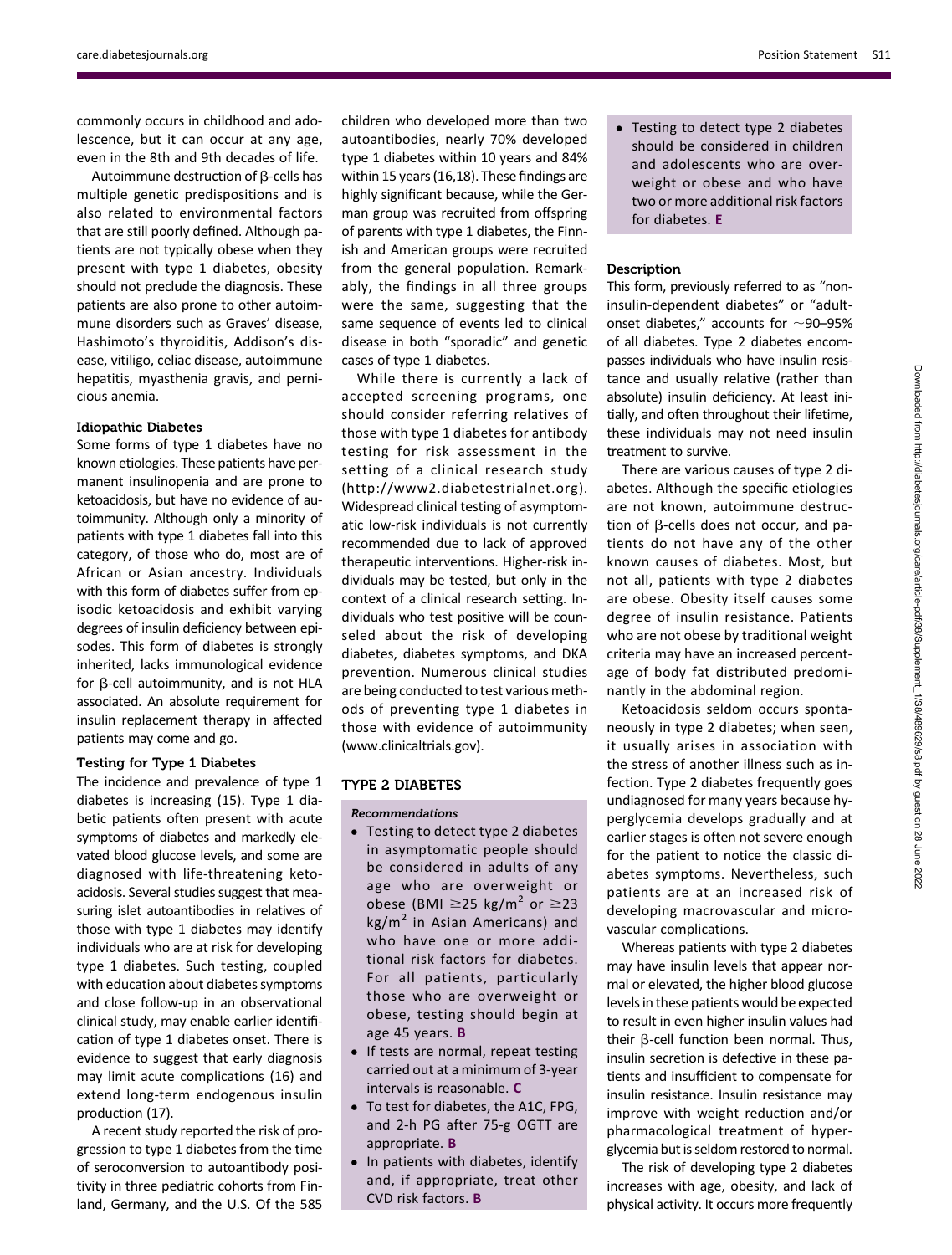in women with prior GDM, in those with hypertension or dyslipidemia, and in certain racial/ethnic subgroups (African American, American Indian, Hispanic/ Latino, and Asian American). It is often associated with a strong genetic predisposition, more so than type 1 diabetes. However, the genetics of type 2 diabetes is poorly understood.

#### Testing for Type 2 Diabetes and Prediabetes in Asymptomatic Adults

Prediabetes and diabetes meet criteria for conditions in which early detection is appropriate. Both conditions are common and impose significant clinical and public health burdens. There is often a long presymptomatic phase before the diagnosis of type 2 diabetes. Simple tests to detect preclinical disease are readily available. The duration of glycemic burden is a strong predictor of adverse outcomes. There are effective interventions that prevent progression from prediabetes to diabetes (see Section 5. Prevention or Delay of Type 2 Diabetes) and reduce the risk of diabetes complications (see Section 8. Cardiovascular Disease and Risk Management and Section 9. Microvascular Complications and Foot Care).

Approximately one-quarter of people with diabetes in the U.S. are undiagnosed. Although screening of asymptomatic individuals to identify those with prediabetes or diabetes might seem reasonable, rigorous clinical trials to prove the effectiveness of such screening have not been conducted and are unlikely to occur. A large European randomized controlled trial compared the impact of screening for diabetes and intensive multifactorial intervention with that of screening and routine care (19). General practice patients between the ages of 40–69 years were screened for diabetes and randomized by practice to intensive treatment of multiple risk factors or routine diabetes care. After 5.3 years of follow-up, CVD risk factors were modestly but significantly improved with intensive treatment compared with routine care, but the incidence of first CVD events or mortality was not significantly different between the groups (19). The excellent care provided to patients in the routine care group and the lack of an unscreened control arm limit our ability to prove that screening and early intensive treatment impact outcomes. Mathematical modeling studies suggest that screening,

beginning at age 30 or 45 years and independent of risk factors, may be cost-effective  $\leq$ \$11,000 per qualityadjusted life-year gained) (20).

Additional considerations regarding testing for type 2 diabetes and prediabetes in asymptomatic patients include the following:

#### Age

Testing recommendations for diabetes in asymptomatic adults are listed in Table 2.2. Age is a major risk factor for diabetes. Testing should begin at age 45 years for all patients, particularly those who are overweight or obese.

#### BMI and Ethnicity

Testing should be considered in adults of any age with BMI  $\geq$ 25 kg/m<sup>2</sup> and one or more additional risk factors for diabetes. However, recent data (21) and evidence from the ADA position statement "BMI Cut Points to Identify At-Risk Asian Americans for Type 2 Diabetes Screening" (22) suggest that the BMI cut point should be lower for the Asian American population. For diabetes screening purposes, the BMI cut points fall consistently between 23–24 kg/m<sup>2</sup> (sensitivity of 80%) for nearly all Asian American subgroups (with levels slightly lower for Japanese Americans). This makes a rounded cut point of 23 kg/m<sup>2</sup> practical. In determining a single BMI cut point, it is important to balance sensitivity and specificity so as to provide a valuable screening tool without numerous false positives. An argument can be made to push the BMI cut point to lower than 23 kg/ $m^2$  in favor of increased sensitivity; however, this would lead to an unacceptably low specificity (13.1%). Data from the WHO also suggest that a BMI  $\geq$ 23 kg/m<sup>2</sup> should be used to define increased risk in Asian Americans (23).

Evidence also suggests that other populations may benefit from lower BMI cut points. For example, in a large multiethnic cohort study, for an equivalent incidence rate of diabetes, a BMI of 30 kg/ $m^2$  in non-Hispanic whites was equivalent to a BMI of 26 kg/ $m^2$  in African Americans (24).

#### Medications

Certain medications, such as glucocorticoids, thiazide diuretics, and atypical antipsychotics (25), are known to increase the risk of diabetes and should be considered when ascertaining a diagnosis.

#### Diagnostic Tests

The A1C, FPG, and 2-h PG after 75-g OGTT are appropriate for testing. It should be noted that the tests do not necessarily detect diabetes in the same individuals. The efficacy of interventions for primary prevention of type 2 diabetes (26–32) has primarily been demonstrated among individuals with IGT, not for individuals with isolated IFG or for those with prediabetes defined by A1C criteria.

#### Testing Interval

The appropriate interval between tests is not known (33). The rationale for the 3-year interval is that with this interval, the number of false-positive tests that require confirmatory testing will be reduced and individuals with false-negative tests will be retested before substantial time elapses and complications develop (33).

#### Community Screening

Ideally, testing should be carried out within a health care setting because of the need for follow-up and treatment. Community testing outside a health care setting is not recommended because people with positive tests may not seek, or have access to, appropriate follow-up testing and care. Community testing may also be poorly targeted; i.e., it may fail to reach the groups most at risk and inappropriately test those at very low risk or even those who have already been diagnosed.

#### Testing for Type 2 Diabetes and Prediabetes in Children and Adolescents

In the last decade, the incidence and prevalence of type 2 diabetes in adolescents has increased dramatically, especially in ethnic populations (15). Recent studies question the validity of A1C in the pediatric population, especially among certain ethnicities, and suggest OGTT or FPG as more suitable diagnostic tests (34). However, many of these studies do not recognize that diabetes diagnostic criteria are based on longterm health outcomes, and validations are not currently available in the pediatric population (35). The ADA acknowledges the limited data supporting A1C for diagnosing diabetes in children and adolescents. However, aside from rare instances, such as cystic fibrosis and hemoglobinopathies, the ADA continues to recommend A1C in this cohort (36,37). The modified recommendations of the ADA consensus report "Type 2 Diabetes in Children and Adolescents" are summarized in Table 2.4.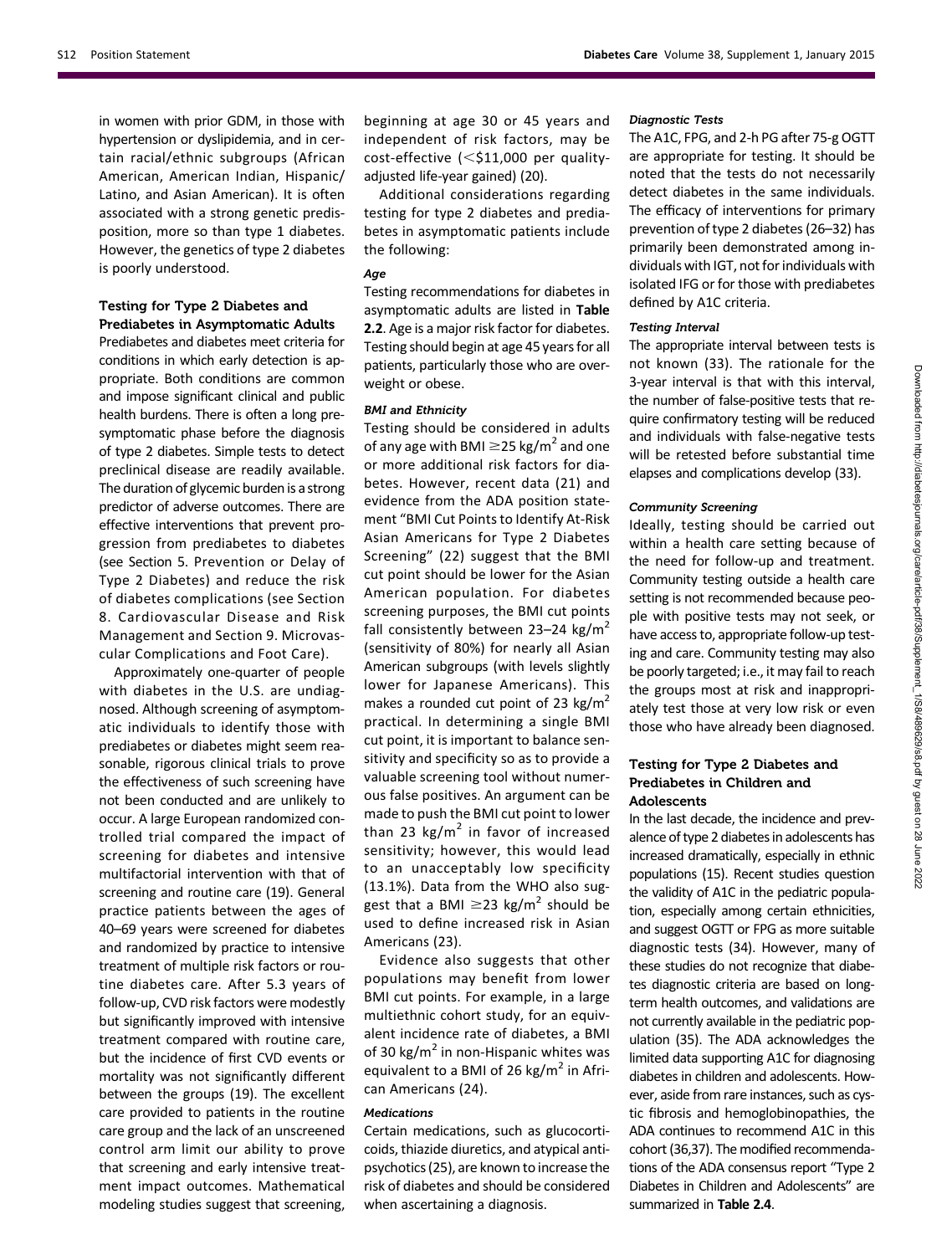#### [care.diabetesjournals.org](http://care.diabetesjournals.org) Position Statement S13

#### Table 2.4—Testing for type 2 diabetes or prediabetes in asymptomatic children\* Criteria

- $\bullet$  Overweight (BMI  $>$ 85th percentile for age and sex, weight for height  $>$ 85th percentile, or weight  $>$ 120% of ideal for height)
- Plus any two of the following risk factors:
	- Family history of type 2 diabetes in first- or second-degree relative
	- Race/ethnicity (Native American, African American, Latino, Asian American, Pacific Islander)
	- Signs of insulin resistance or conditions associated with insulin resistance (acanthosis nigricans, hypertension, dyslipidemia, polycystic ovary syndrome, or smallfor-gestational-age birth weight)
	- Maternal history of diabetes or GDM during the child's gestation

Age of initiation: age 10 years or at onset of puberty, if puberty occurs at a younger age

Frequency: every 3 years

\*Persons aged  $\leq$ 18 years.

#### GESTATIONAL DIABETES MELLITUS

#### Recommendations

- Test for undiagnosed type 2 diabetes at the first prenatal visit in those with risk factors, using standard diagnostic criteria. B
- Test for GDM at 24-28 weeks of gestation in pregnant women not previously known to have diabetes. A
- Screen women with GDM for persistent diabetes at 6–12 weeks postpartum, using the OGTT and clinically appropriate nonpregnancy diagnostic criteria. E
- Women with a history of GDM should have lifelong screening for the development of diabetes or prediabetes at least every 3 years. B
- Women with a history of GDM found to have prediabetes should receive lifestyle interventions or metformin to prevent diabetes. A

#### **Definition**

For many years, GDM was defined as any degree of glucose intolerance that was first recognized during pregnancy (10), regardless of whether the condition may have predated the pregnancy or persisted after the pregnancy. This definition facilitated a uniform strategy for detection and classification of GDM, but it was limited by imprecision.

The ongoing epidemic of obesity and diabetes has led to more type 2 diabetes in women of childbearing age, resulting in an increase in the number of pregnant women with undiagnosed type 2 diabetes (38). Because of the number of pregnant women with undiagnosed type 2 diabetes, it is reasonable to test women with risk factors for type 2 diabetes (Table 2.2) at their initial prenatal visit, using standard diagnostic criteria (Table 2.1). Women with diabetes in the first trimester would be classified as having type 2 diabetes. GDM is diabetes diagnosed in the second or third trimester of pregnancy that is not clearly overt diabetes.

#### Diagnosis

GDM carries risks for the mother and neonate. Not all adverse outcomes are of equal clinical importance. The Hyperglycemia and Adverse Pregnancy Outcome (HAPO) study (39), a large-scale  $(-25,000$  pregnant women) multinational cohort study, demonstrated that risk of adverse maternal, fetal, and neonatal outcomes continuously increased as a function of maternal glycemia at 24–28 weeks, even within ranges previously considered normal for pregnancy. For most complications, there was no threshold for risk. These results have led to careful reconsideration of the diagnostic criteria for GDM. GDM diagnosis (Table 2.5) can be accomplished with either of two strategies:

- 1. "One-step" 75-g OGTT or
- 2. "Two-step" approach with a 50-g (nonfasting) screen followed by a 100-g OGTT for those who screen positive

Different diagnostic criteria will identify different degrees of maternal hyperglycemia and maternal/fetal risk, leading some experts to debate, and disagree on, optimal strategies for the diagnosis of GDM.

#### One-Step Strategy

In the 2011 Standards of Care (40), the ADA for the first time recommended that all pregnant women not known to have prior diabetes undergo a 75-g OGTT at 24–28 weeks of gestation, based on a recommendation of the International Association of the Diabetes and Pregnancy Study Groups (IADPSG) (41). The IADPSG defined diagnostic cut points for GDM as the average glucose values (fasting, 1-h, and 2-h PG) in the HAPO study at which odds for adverse outcomes reached 1.75 times the estimated odds of these outcomes at the mean glucose levels of the study population. This one-step strategy was anticipated to significantly increase the incidence of GDM (from 5–6% to  $\sim$ 15– 20%), primarily because only one abnormal value, not two, became sufficient to make the diagnosis. The ADA recognized that the anticipated increase in the incidence of GDM would have significant impact on the costs, medical infrastructure capacity, and potential for increased "medicalization" of pregnancies previously categorized as normal, but recommended these diagnostic criteria changes in the context of worrisome worldwide increases in obesity and diabetes rates with the intent of optimizing gestational outcomes for women and their offspring.

The expected benefits to these pregnancies and offspring are inferred from intervention trials that focused on women with lower levels of hyperglycemia than identified using older GDM diagnostic criteria and that found modest benefits including reduced rates of largefor-gestational-age births and preeclampsia (42,43). It is important to note that 80–90% of women being treated for mild GDM in two randomized controlled trials (whose glucose values overlapped with the thresholds recommended by the IADPSG) could be managed with lifestyle therapy alone. Data are lacking on how the treatment of lower levels of hyperglycemia affects a mother's risk for the development of type 2 diabetes in the future and her offspring's risk for obesity, diabetes, and other metabolic dysfunction. Additional well-designed clinical studies are needed to determine the optimal intensity of monitoring and treatment of women with GDM diagnosed by the one-step strategy.

#### Two-Step Strategy

In 2013, the National Institutes of Health (NIH) convened a consensus development conference on diagnosing GDM. The 15-member panel had representatives from obstetrics/gynecology, maternalfetal medicine, pediatrics, diabetes research, biostatistics, and other related fields to consider diagnostic criteria (44). The panel recommended the two-step approach of screening with a 1-h 50-g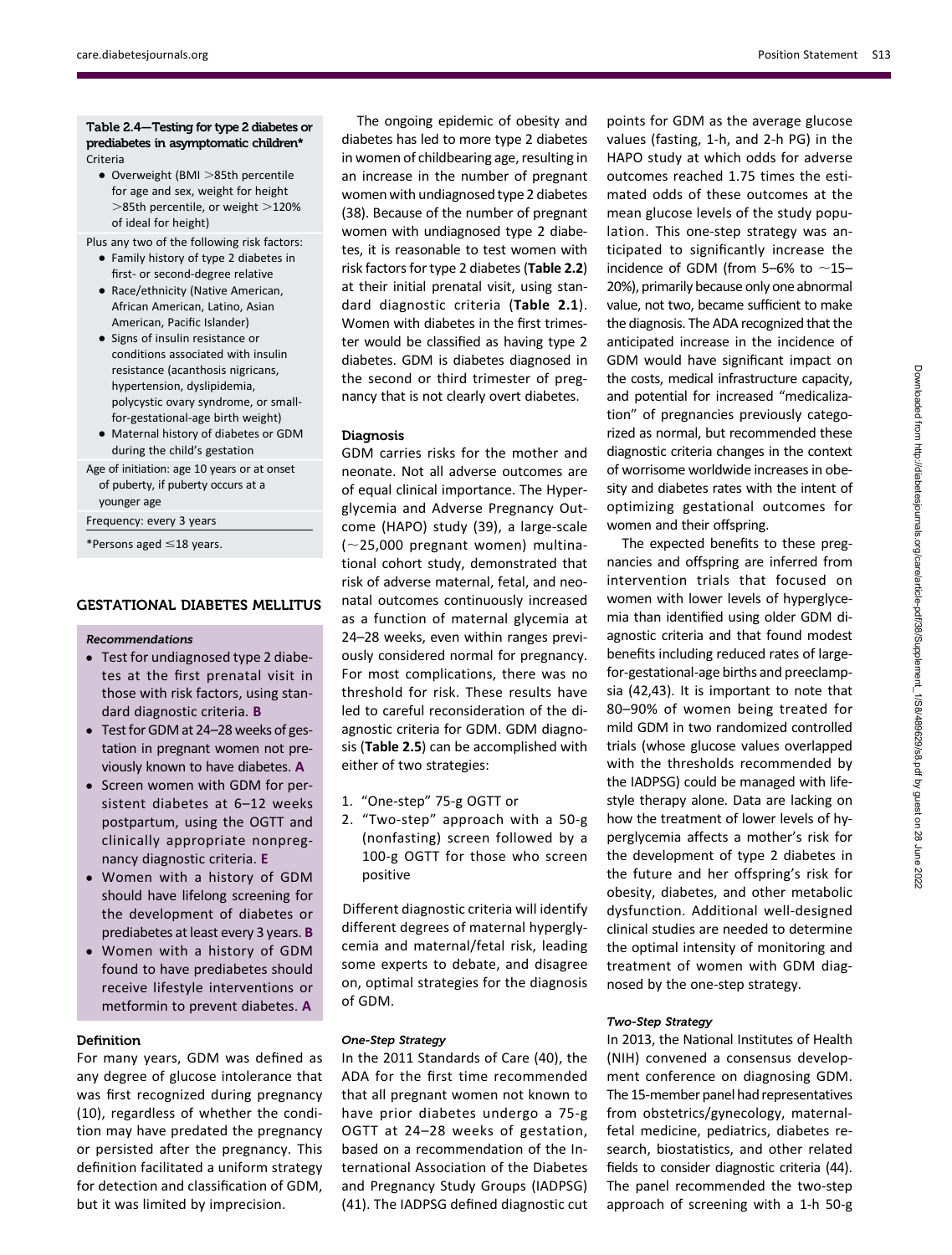## Table 2.5—Screening for and diagnosis of GDM

ens step strategy<br>Perform a 75-g OGTT, with plasma glucose measurement when patient is fasting and at 1 and 2 h, at 24–28 weeks of gestation in women not previously diagnosed with overt diabetes. The OGTT should be performed in the morning after an overnight fast of at least 8 h.

The diagnosis of GDM is made when any of the following plasma glucose values are met or exceeded:

- $\bullet$  Fasting: 92 mg/dL (5.1 mmol/L)
- $\bullet$  1 h: 180 mg/dL (10.0 mmol/L)
- c 2 h: 153 mg/dL (8.5 mmol/L)

Step 1: Perform a 50-g GLT (nonfasting), with plasma glucose measurement at 1 h, at 24–28<br>weeks of gestation in women not provinuely diagnosed with overt diabates weeks of gestation in women not previously diagnosed with overt diabetes.

If the plasma glucose level measured 1 h after the load is  $\geq$  140 mg/dL\* (7.8 mmol/L), proceed to a 100-g OGTT.

Step 2: The 100-g OGTT should be performed when the patient is fasting.

The diagnosis of GDM is made if at least two of the following four plasma glucose levels (measured fasting and 1 h, 2 h, 3 h after the OGTT) are met or exceeded:

|                   | Carpenter/Coustan (56)  | or | <b>NDDG (57)</b>        |
|-------------------|-------------------------|----|-------------------------|
| $\bullet$ Fasting | 95 mg/dL (5.3 mmol/L)   |    | 105 mg/dL (5.8 mmol/L)  |
| $\bullet$ 1 h     | 180 mg/dL (10.0 mmol/L) |    | 190 mg/dL (10.6 mmol/L) |
| $\bullet$ 2 h     | 155 mg/dL (8.6 mmol/L)  |    | 165 mg/dL (9.2 mmol/L)  |
| $\bullet$ 3 h     | 140 mg/dL (7.8 mmol/L)  |    | 145 mg/dL (8.0 mmol/L)  |

NDDG, National Diabetes Data Group.

\*The ACOG recommends a lower threshold of 135 mg/dL (7.5 mmol/L) in high-risk ethnic populations with higher prevalence of GDM; some experts also recommend 130 mg/dL (7.2 mmol/L).

glucose load test (GLT) followed by a 3-h 100-g OGTT for those who screen positive, a strategy commonly used in the U.S.

Key factors reported in the NIH panel's decision-making process were the lack of clinical trial interventions demonstrating the benefits of the one-step strategy and the potential negative consequences of identifying a large new group of women with GDM, including medicalization of pregnancy with increased interventions and costs. Moreover, screening with a 50-g GLT does not require fasting and is therefore easier to accomplish for many women. Treatment of higher threshold maternal hyperglycemia, as identified by the two-step approach, reduces rates of neonatal macrosomia, large-for-gestational-age births, and shoulder dystocia, without increasing small-for-gestational-age births (45). The American College of Obstetricians and Gynecologists (ACOG) updated its guidelines in 2013 and supported the two-step approach (46).

#### Future Considerations

The conflicting recommendations from expert groups underscore the fact that there are data to support each strategy. The decision of which strategy to

implement must therefore be made based on the relative values placed on factors that have yet to be measured (e.g., costbenefit estimation, willingness to change practice based on correlation studies rather than clinical intervention trial results, relative role of cost considerations, and available infrastructure locally, nationally, and internationally).

As the IADPSG criteria have been adopted internationally, further evidence has emerged to support improved pregnancy outcomes with cost savings (47) and may be the preferred approach. In addition, pregnancies complicated by GDM per IADPSG criteria, but not recognized as such, have comparable outcomes to pregnancies diagnosed as GDM by the more stringent two-step criteria (48). There remains strong consensus that establishing a uniform approach to diagnosing GDM will benefit patients, caregivers, and policymakers. Longer-term outcome studies are currently underway.

#### MONOGENIC DIABETES SYNDROMES

Monogenic defects that cause  $\beta$ -cell dysfunction, such as neonatal diabetes and MODY, represent a small fraction of patients with diabetes  $(<5\%)$ . These forms

of diabetes are frequently characterized by onset of hyperglycemia at an early age (generally before age 25 years).

#### Neonatal Diabetes

Diabetes diagnosed in the first 6 months of life has been shown not to be typical autoimmune type 1 diabetes. This so-called neonatal diabetes can either be transient or permanent. The most common genetic defect causing transient disease is a defect on ZAC/HYAMI imprinting, whereas permanent neonatal diabetes is most commonly a defect in the gene encoding the Kir6.2 subunit of the  $\beta$ -cell K<sub>ATP</sub> channel. Diagnosing the latter has implications, since such children can be well managed with sulfonylureas.

#### Maturity-Onset Diabetes of the Young

MODY is characterized by impaired insulin secretion with minimal or no defects in insulin action. It is inherited in an autosomal dominant pattern. Abnormalities at six genetic loci on different chromosomes have been identified to date. The most common form is associated with mutations on chromosome 12 in a hepatic transcription factor referred to as hepatocyte nuclear factor (HNF)-1 $\alpha$ . A second form is associated with mutations in the glucokinase gene on chromosome 7p and results in a defective glucokinase molecule. Glucokinase converts glucose to glucose-6-phosphate, the metabolism of which, in turn, stimulates insulin secretion by the  $\beta$ -cell. The less common forms of MODY result from mutations in other transcription factors, including HNF-4 $\alpha$ , HNF-1 $\beta$ , insulin promoter factor (IPF)-1, and NeuroD1.

#### Diagnosis

Readily available commercial genetic testing now enables a true genetic diagnosis. It is important to correctly diagnose one of the monogenic forms of diabetes because these children may be incorrectly diagnosed with type 1 or type 2 diabetes, leading to suboptimal treatment regimens and delays in diagnosing other family members (49).

The diagnosis of monogenic diabetes should be considered in children with the following findings:

- Diabetes diagnosed within the first 6 months of life
- Strong family history of diabetes but without typical features of type 2 diabetes (nonobese, low-risk ethnic group)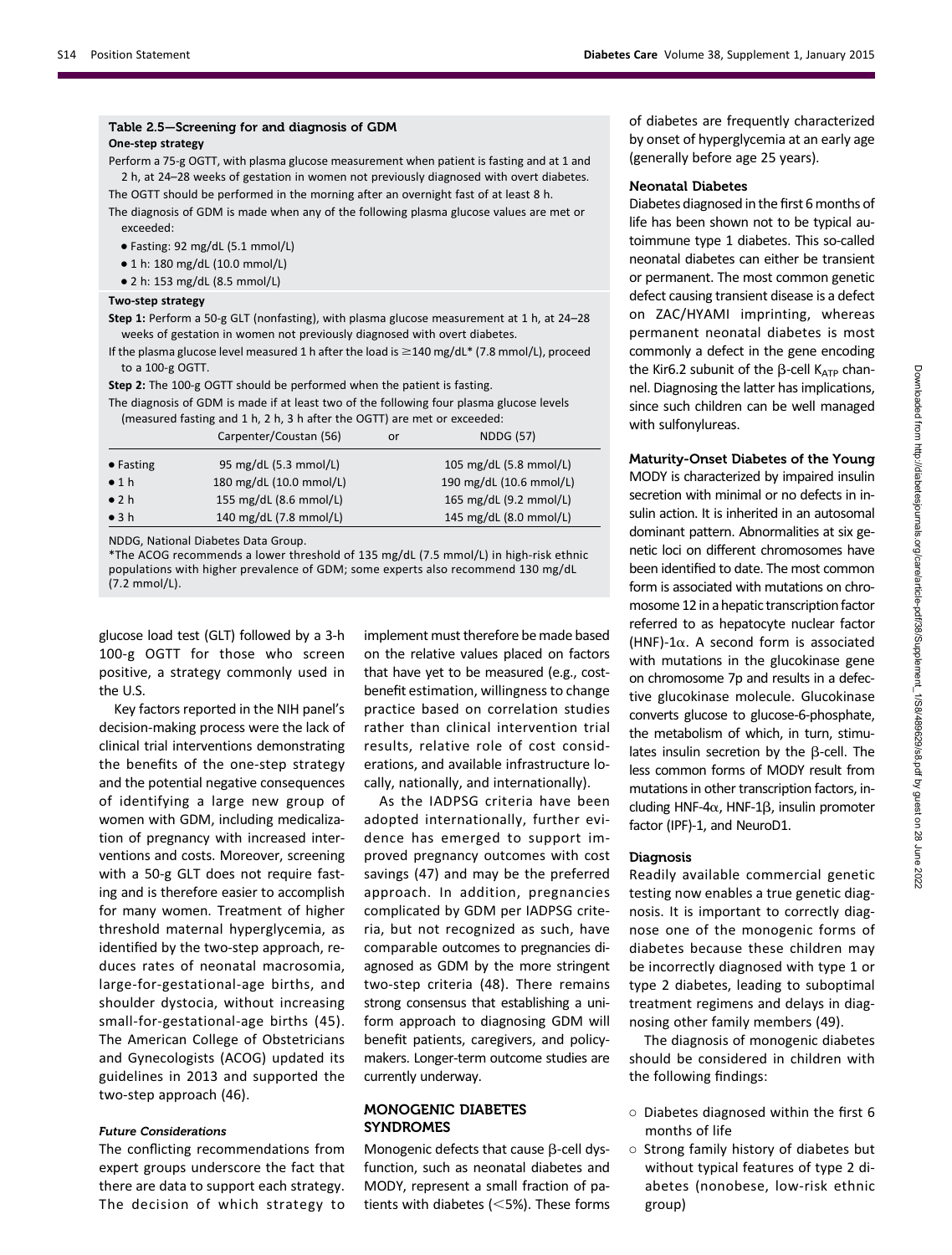- Mild fasting hyperglycemia (100–150 mg/dL [5.5–8.5 mmol/L]), especially if young and nonobese
- Diabetes with negative autoantibodies and without signs of obesity or insulin resistance

#### CYSTIC FIBROSIS–RELATED DIABETES

#### Recommendations

- Annual screening for cystic fibrosisrelated diabetes (CFRD) with OGTT should begin by age 10 years in all patients with cystic fibrosis who do not have CFRD. B A1C as a screening test for CFRD is not recommended. B
- Patients with CFRD should be treated with insulin to attain individualized glycemic goals. A
- In patients with cystic fibrosis and IGT without confirmed diabetes, prandial insulin therapy should be considered to maintain weight. B
- Annual monitoring for complications of diabetes is recommended, beginning 5 years after the diagnosis of CFRD. E

CFRD is the most common comorbidity in people with cystic fibrosis, occurring in about 20% of adolescents and 40–50% of adults. Diabetes in this population is associated with worse nutritional status, more severe inflammatory lung disease, and greater mortality from respiratory failure. Insulin insufficiency related to partial fibrotic destruction of the islet mass is the primary defect in CFRD. Genetically determined function of the remaining B-cells and insulin resistance associated with infection and inflammation may also play a role. While screening for diabetes before the age of 10 years can identify risk for progression to CFRD in those with abnormal glucose tolerance, there appears to be no benefit with respect to weight, height, BMI, or lung function compared with those with normal glucose tolerance  $<$ 10 years of age. The use of continuous glucose monitoring may be more sensitive than OGTT to detect risk for progression to CFRD, but this likely needs more evidence.

Encouraging data suggest that improved screening (50,51) and aggressive insulin therapy have narrowed the gap in mortality between cystic fibrosis patients

with and without diabetes and have eliminated the sex difference in mortality (52). Recent trials comparing insulin with oral repaglinide showed no significant difference between the groups. However, another study compared three different groups: premeal insulin aspart, repaglinide, or oral placebo in cystic fibrosis patients with abnormal glucose tolerance. Patients all had weight loss; however, in the insulin-treated group, this pattern was reversed, and they gained  $0.39$  ( $\pm$  0.21) BMI units ( $P = 0.02$ ). Patients in the repaglinide-treated group had initial weight gain, but this was not sustained by 6 months. The placebo group continued to lose weight (53). Insulin remains the most widely used therapy for CFRD (54).

Recommendations for the clinical management of CFRD can be found in the ADA position statement "Clinical Care Guidelines for Cystic Fibrosis–Related Diabetes: A Position Statement of the American Diabetes Association and a Clinical Practice Guideline of the Cystic Fibrosis Foundation, Endorsed by the Pediatric Endocrine Society" (55).

#### References

1. American Diabetes Association. Diagnosis and classification of diabetes mellitus. Diabetes Care 2014;37(Suppl. 1):S81–S90

2. The International Expert Committee. International Expert Committee report on the role of the A1C assay in the diagnosis of diabetes. Diabetes Care 2009;32:1327–1334

3. Nowicka P, Santoro N, Liu H, et al. Utility of hemoglobin  $A_{1c}$  for diagnosing prediabetes and diabetes in obese children and adolescents. Diabetes Care 2011;34:1306–1311

4. García de Guadiana Romualdo L. González Morales M, Albaladejo Otón MD, et al. [The value of hemoglobin A1c for diagnosis of diabetes mellitus and other changes in carbohydrate metabolism in women with recent gestational diabetes mellitus] Endocrinol Nutr 2012;59: 362–366 [in Spanish]

5. Cowie CC, Rust KF, Byrd-Holt DD, et al. Prevalence of diabetes and high risk for diabetes using A1C criteria in the U.S. population in 1988-2006. Diabetes Care 2010;33:562–568

6. Ziemer DC, Kolm P, Weintraub WS, et al. Glucose-independent, black-white differences in hemoglobin A1c levels: a cross-sectional analysis of 2 studies. Ann Intern Med 2010;152:770–777 7. Kumar PR, Bhansali A, Ravikiran M, et al. Utility of glycated hemoglobin in diagnosing type 2 diabetes mellitus: a community-based study. J

Clin Endocrinol Metab 2010;95:2832–2835 8. Selvin E, Steffes MW, Ballantyne CM, Hoogeveen RC, Coresh J, Brancati FL. Racial differences in glycemic markers: a cross-sectional analysis of community-based data. Ann Intern Med 2011;154:303–309

9. Picón MJ, Murri M, Muñoz A, Fernández-García JC, Gomez-Huelgas R, Tinahones FJ. Hemoglobin A1c versus oral glucose tolerance test in postpartum diabetes screening. Diabetes Care 2012;35:1648–1653

10. The Expert Committee on the Diagnosis and Classification of Diabetes Mellitus. Report of the Expert Committee on the Diagnosis and Classification of Diabetes Mellitus. Diabetes Care 1997;20:1183–1197

11. Genuth S, Alberti KG, Bennett P, et al.; Expert Committee on the Diagnosis and Classification of Diabetes Mellitus. Follow-up report on the diagnosis of diabetes mellitus. Diabetes Care 2003;26:3160–3167

12. Zhang X, Gregg EW, Williamson DF, et al. A1C level and future risk of diabetes: a systematic review. Diabetes Care 2010;33:1665–1673

13. Selvin E, Steffes MW, Zhu H, et al. Glycated hemoglobin, diabetes, and cardiovascular risk in nondiabetic adults. N Engl J Med 2010;362:800-811 14. Ackermann RT, Cheng YJ, Williamson DF, Gregg EW. Identifying adults at high risk for diabetes and cardiovascular disease using hemoglobin A1c National Health and Nutrition Examination Survey 2005-2006. Am J Prev Med 2011;40:11–17

15. Dabelea D, Mayer-Davis EJ, Saydah S, et al.; SEARCH for Diabetes in Youth Study. Prevalence of type 1 and type 2 diabetes among children and adolescents from 2001 to 2009. JAMA 2014; 311:1778–1786

16. Ziegler AG, Rewers M, Simell O, et al. Seroconversion to multiple islet autoantibodies and risk of progression to diabetes in children. JAMA 2013;309:2473–2479

17. Sorensen JS, Johannesen J, Pociot F, et al. Residual  $\beta$ -cell function 3-6 years after onset of type 1 diabetes reduces risk of severe hypoglycemia in children and adolescents. Diabetes Care 2013;36:3454–3459

18. Sosenko JM, Skyler JS, Palmer JP, et al.; Type 1 Diabetes TrialNet Study Group; Diabetes Prevention Trial-Type 1 Study Group. The prediction of type 1 diabetes by multiple autoantibody levels and their incorporation into an autoantibody risk score in relatives of type 1 diabetic patients. Diabetes Care 2013;36:2615–2620

19. Griffin SJ, Borch-Johnsen K, Davies MJ, et al. Effect of early intensive multifactorial therapy on 5-year cardiovascular outcomes in individuals with type 2 diabetes detected by screening (ADDITION-Europe): a cluster-randomised trial. Lancet 2011;378:156–167

20. Kahn R, Alperin P, Eddy D, et al. Age at initiation and frequency of screening to detect type 2 diabetes: a cost-effectiveness analysis. Lancet 2010;375:1365–1374

21. Araneta MR, Gandinetti A, Chang HK. Optimum BMI cut points to screen Asian Americans for type 2 diabetes: the UCSD Filipino Health Study and the North Kohala Study. Diabetes 2014;63(Suppl. 1):A20

22. Hsu WC, Araneta MR, Kanaya AM, Chiang JL, Fujimoto W. BMI cut points to identify at-risk Asian Americans for type 2 diabetes screening. Diabetes Care 2015;38:150–158

23. WHO Expert Consultation. Appropriate body-mass index for Asian populations and its implications for policy and intervention strategies. Lancet 2004;363:157–163

24. Chiu M, Austin PC, Manuel DG, Shah BR, Tu JV. Deriving ethnic-specific BMI cutoff points for